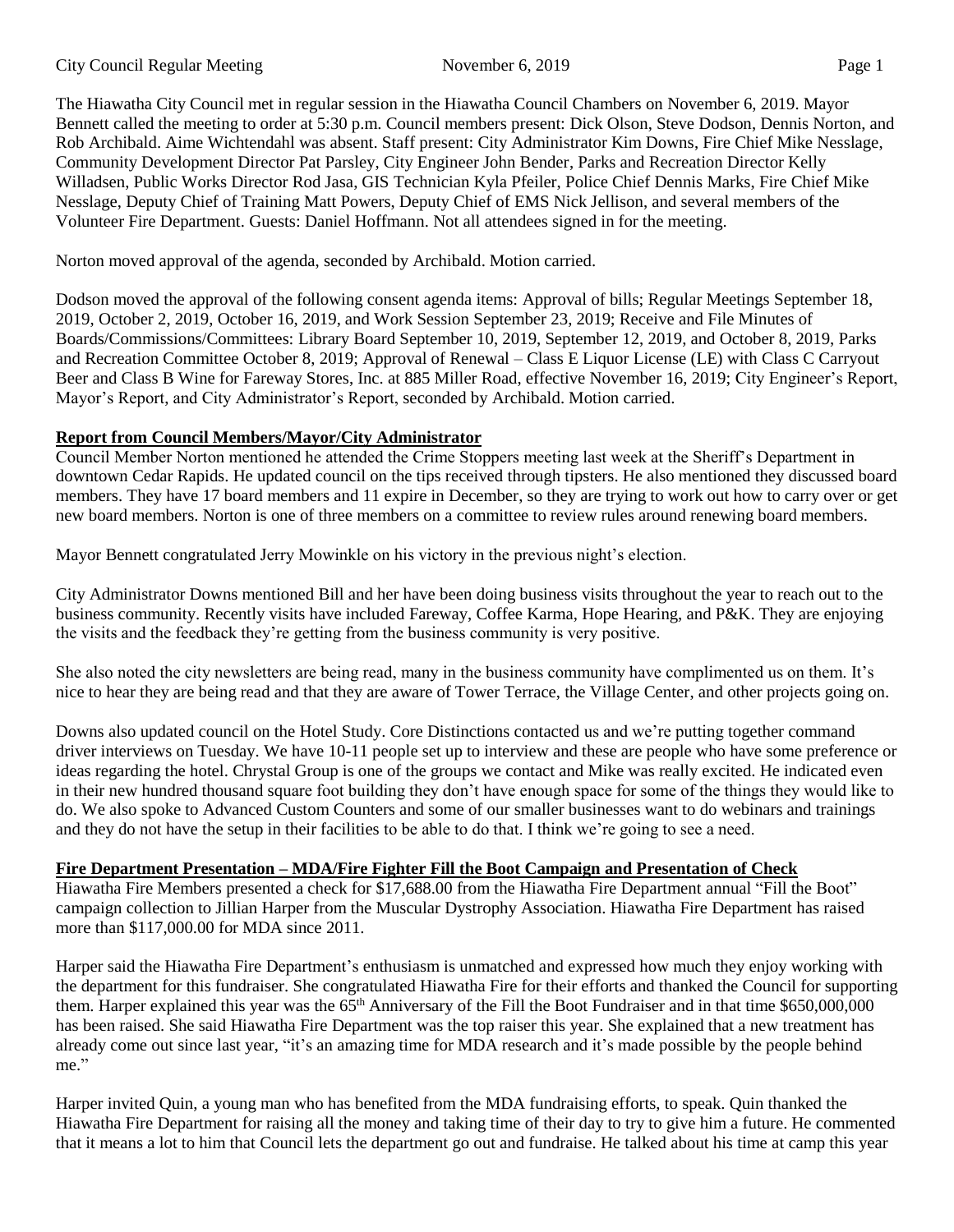and expressed his gratitude that he is able to go there and do fun activities he normally wouldn't get to do. He looks forward to it every year.

# **Presentation by Kay Fisk for Neighborhood Transportation Service (NTS) funding request**

Kay Fisk of Neighborhood Transportation Service (NTS) presented the annual report and requested a funding pledge for FY 2020-2021. Fisk updated the council on what NTS has been doing, reporting overall ridership is up this year with 45,462 riders being the total ridership for the night (6:30 PM to 6:30 AM). This is the program Hiawatha has helped support over the years.

She mentioned they run three busses on Thursday night to classes for young parents who don't have parenting skills yet, to teach them how to be a parent. Some are as young as 14 years' old who don't have a license yet but are benefiting from these classes that are provided.

NTS continues to work with other non-profits and participates in a summer meals program that provided 135,000 meals last summer. Fisk also mentioned there is still a waitlist for service for the 2:00 AM service. She commented they are reaching out to businesses in the community they haven't touched base with in the past to create partnerships, make them more aware of what NTS does, ask for volunteers, and open doors for them to request funding in the future. She also continues to work with the Iowa Legislature and travel to Washington DC to learn about other opportunities and request funding.

Norton presented RESOLUTION #19-201 pledging \$10,500 for FY 2020-2021, to NTS for services provided to the City of Hiawatha residents offering convenient, quality, affordable transportation to employment and education responsibilities, seconded by Archibald. Roll call vote: AYES: Norton, Archibald, Olson, Dodson NAYS: None. ABSENT: Wichtendahl. **RESOLUTION #19-201 adopted.**

#### **Consider Resolution fixing date for a public hearing (November 20, 2019 @ 5:30 PM) on the proposal to enter into a Development Agreement with R&S Properties, L.L.C. and Midland Concrete Products, LLC**

Archibald presented RESOLUTION #19-202 fixing date for a public hearing (November 20, 2019 @ 5:30 PM) on the proposal to enter into a Development Agreement with R&S Properties, L.L.C. and Midland Concrete Products, LLC, seconded by Norton. Roll call vote: AYES: Olson, Norton, Dodson, Archibald. NAYS: None. ABSENT: Wichtendahl. **RESOLUTION #19-202 adopted.**

**Consider Resolution setting public hearing date (November 20, 2019 @ 5:30 PM) amending Hiawatha Code of Ordinances Chapter 69 Parking Regulations §69.08 NO Parking Zones by adding no Parking restrictions on the north side of Litchfield Drive from North 12th Avenue, west to Pendleton Square Condominiums Driveway** Archibald commented this seems logical.

Norton presented RESOLUTION #19-203 setting public hearing date (November 20, 2019 @ 5:30 PM) amending Hiawatha Code of Ordinances Chapter 69 Parking Regulations §69.08 NO Parking Zones by adding no Parking restrictions on the north side of Litchfield Drive from North 12th Avenue, west to Pendleton Square Condominiums Driveway, seconded by Archibald. Roll call vote: AYES: Archibald, Olson, Norton, Dodson. NAYS: None. ABSENT: Wichtendahl. **RESOLUTION #19-203 adopted.**

# **2019 Storm Sewer Improvement Project – Along Pirie Drive and Raney Street**

Dodson presented RESOLUTION #19-204 setting public hearing date (December 4, 2019 @ 5:30 PM) for consideration to approve plans, specifications, form of contract, estimate of cost, & direct the publication of notice to bidders for the 2019 Storm Sewer Improvement Project Along Pirie Drive and Raney Street, seconded by Olson. Roll call vote: AYES: Dodson, Olson, Norton, Archibald. NAYS: None. ABSENT: Wichtendahl. **RESOLUTION #19-204 adopted.**

# **2019 Center Point Road Improvement Project Blairs Ferry Road to Clark Street**

Archibald presented RESOLUTION #19-205 revising previous resolution #19-186 dated October 2, 2019 to modify the amount of construction award due to a Scrivener's error of 20 cents making the corrected 2019 Center Point Road Improvements project Blairs Ferry to Clark Street contract amount \$738,768.92, seconded by Norton. Roll call vote: AYES: Norton, Archibald, Dodson, Olson. NAYS: None. ABSENT: Wichtendahl. **RESOLUTION #19-205 adopted.**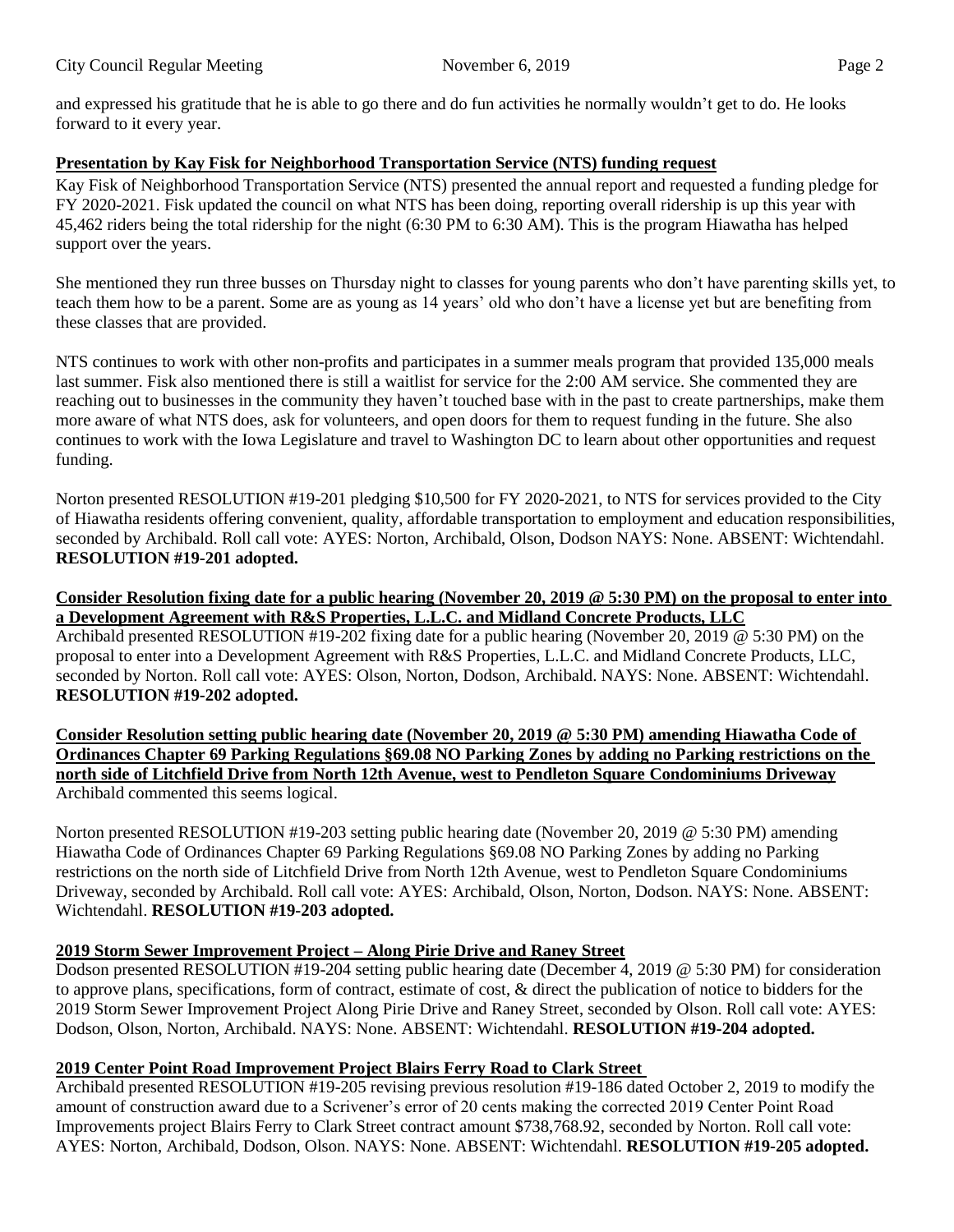# **Consider Resolution authorizing Alliant Energy to install a new street light pole on the Northeast side of 2nd Avenue**

Dodson presented RESOLUTION #19-206 authorizing Alliant Energy to install a new street light pole on the Northeast side of 2nd Avenue at no cost to the City for installation & approving a monthly fee, seconded by Archibald. Roll call vote: AYES: Archibald, Dodson, Olson, Norton. NAYS: None. ABSENT: Wichtendahl. **RESOLUTION #19-206 adopted.**

#### **Consider Resolution amending City of Hiawatha's Development Agreement and Performance Security Policy in Relation to Subdivision Requirements**

Norton presented RESOLUTION #19-207 amending City of Hiawatha's Development Agreement & Performance Security Policy in Relation to Subdivision Requirements, seconded by Dodson. Roll call vote: AYES: Olson, Archibald, Dodson, Norton. NAYS: None. ABSENT: Wichtendahl. **RESOLUTION #19-207 adopted.**

#### **Consider Resolution amending the Comprehensive Plan 2036, Future Land Use Map to reflect the present zoning designation for two parcels located at 825 Martha's Way and 1900 North Center Point Road**

Dodson presented RESOLUTION #19-208 amending the Comprehensive Plan 2036, Future Land Use Map to reflect the present zoning designation for two parcels located at 825 Martha's Way & 1900 North Center Point Road, seconded by Archibald. Roll call vote: AYES: Dodson, Norton, Olson, Archibald. NAYS: None. ABSENT: Wichtendahl. **RESOLUTION #19-208 adopted.**

#### **Consider Resolution authorizing staff to move forward with initiating a simplified sidewalk maintenance program for Hiawatha**

Norton presented RESOLUTION #19-209 authorizing staff to move forward with initiating a simplified sidewalk maintenance program for Hiawatha, seconded by Olson. Roll call vote: AYES: Norton, Olson, Archibald, Dodson. NAYS: None. ABSENT: Wichtendahl. **RESOLUTION #19-209 adopted.**

### **Consider Resolution amending Community Development Department permit fees, inspection fees and filing and meeting fees to add Sidewalk Maintenance Permit**

Olson presented RESOLUTION #19-210 amending Community Development Department permit fees, inspection fees & filing & meeting fees to add Sidewalk Maintenance Permit, seconded by Archibald. Roll call vote: AYES: Olson, Dodson, Norton, Archibald. NAYS: None. ABSENT: Wichtendahl. **RESOLUTION #19-210 adopted.**

# **Essential Housing Needs Study**

Downs explained we received two bids for this study, one from Maxfield and one from TPMA and both met the RFP requirements. She explained we are asking to approve TPMA despite it being the higher bid as they are more hands on and would be here for three days. There was concern Maxfield may provide a more cookie cutter review. TPMA also takes into consideration employment opportunities that are available in the community as well.

Archibald asked if this was the first study like this we've done. Downs confirmed it is.

Mayor Bennett commented that we would get a lot of miles out of this study.

Archibald presented RESOLUTION #19-211 authorizing staff to move forward with the Essential Housing Needs Study in the amount of \$29,500 with Thomas P. Miller & Associates (TPMA), seconded by Dodson. Roll call vote: AYES: Dodson, Norton, Archibald, Olson. NAYS: None. ABSENT: Wichtendahl. **RESOLUTION #19-211 adopted.**

# **Consider Resolution approving a 28E Agreement with Iowa Alcoholic Beverages Division for Tobacco, Alternative Nicotine and Vapor Product Enforcement**

Dodson commented in the past we've paid the volunteers to help with this, the proposal allows for this, do we have a dollar amount? Chief Marks responded that we pay the volunteers \$75 for their help.

Dodson presented RESOLUTION #19-212 approving a 28E Agreement with Iowa Alcoholic Beverages Division for Tobacco, Alternative Nicotine & Vapor Product Enforcement, seconded by Archibald. Roll call vote: AYES: Norton, Dodson, Archibald, Olson. NAYS: None. ABSENT: Wichtendahl. **RESOLUTION #19-212 adopted.**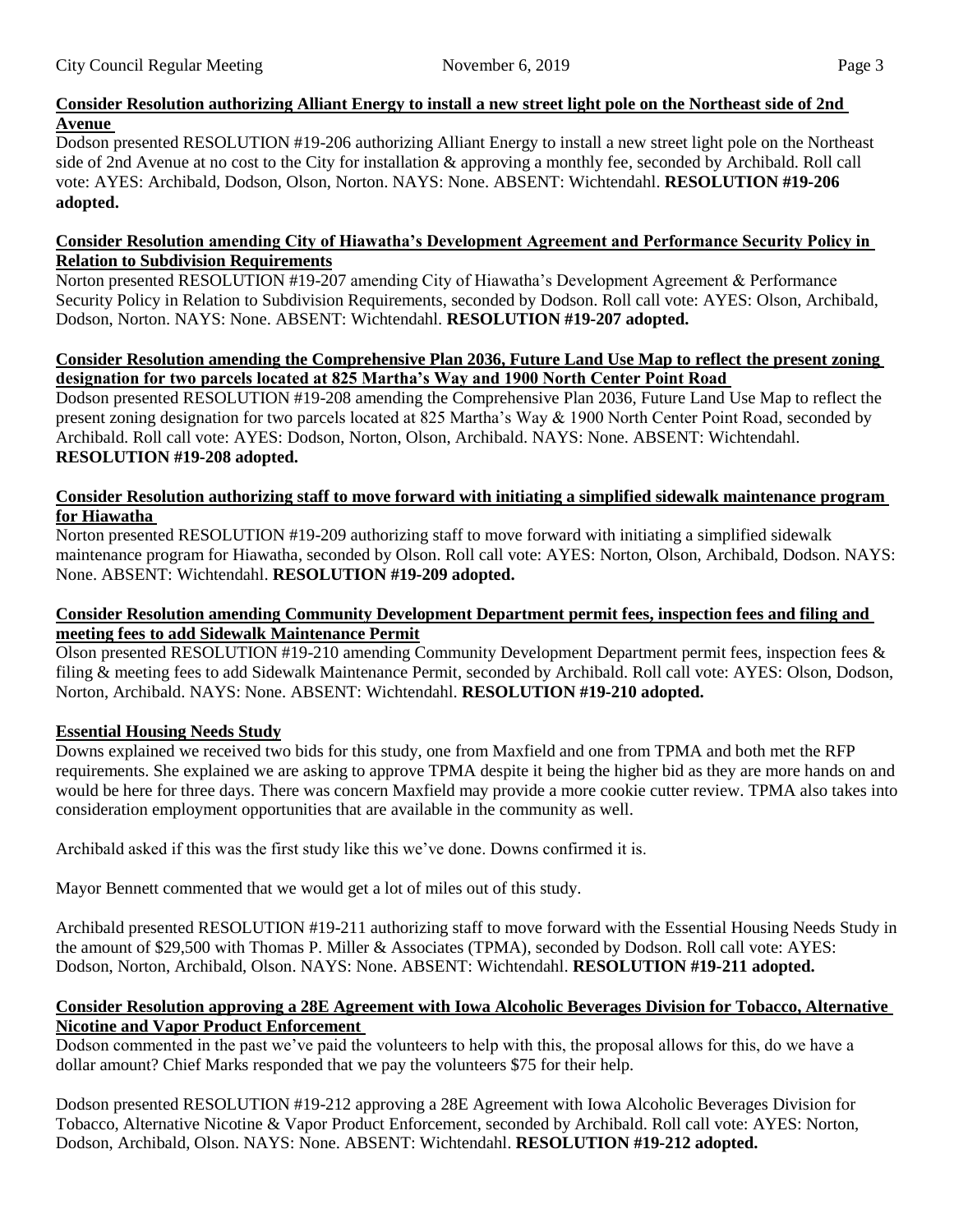# **Consider Resolution approving Fire Department Appreciation and Recognition events for 2020**

Olson presented RESOLUTION #19-213 authorizing city staff to make payment for the expenses required to hold the Annual Fire Department Volunteer Recognition event on January 7, 2020 and the Annual Volunteer Appreciation Event on May 2, 2020 in an amount not to exceed \$3,000 funding available in the Fire Department General Fund Budget Incentives line item, seconded by Dodson. Roll call vote: AYES: Archibald, Norton, Olson, Dodson. NAYS: None. ABSENT: Wichtendahl. **RESOLUTION #19-213 adopted.**

#### **Consider Resolution authorizing the Fire Department to purchase three (3) powered cot lifting systems for all three (3) ambulances**

Mayor Bennett commented this was a great idea.

Olson presented RESOLUTION #19-214 authorizing the Fire Department to purchase three (3) powered cot lifting systems for all three (3) ambulances from Klocke's in the amount not to exceed \$133,515, seconded by Dodson. Roll call vote: AYES: Olson, Archibald, Dodson, Norton. NAYS: None. ABSENT: Wichtendahl. **RESOLUTION #19-214 adopted.**

### **Employee Benefits Brokerage Firms/Employee Benefit Renewals**

Downs reviewed the three quotes received for brokerage services. Accumen didn't split their cost out, only provided a broker fee total range of \$15,000 to \$18,000. This is not the whole benefit package. True North quoted \$26,177 not including Ease, and North Risk, Benefit Solutions, located in Hiawatha, quoted \$13,562, including Ease. Going with North Risk would save us around \$11,500 annually. She commented it was well worth our effort and time to check into.

Archibald commented it was great to save money and do business locally. He thanked Tom from North Risk for coming.

Olson commented this was a much needed review.

Olson presented RESOLUTION #19-215 awarding contract for employee benefits brokerage & consulting services to North Risk Partners – Benefit Solutions of Hiawatha for \$13,562.00, seconded by Archibald. Roll call vote: AYES: Norton, Dodson, Archibald, Olson. NAYS: None. ABSENT: Wichtendahl. **RESOLUTION #19-215 adopted.**

Dodson asked for clarification on the \$100 associated with the Flex Spending Account. Downs commented that is what it costs us to offer this benefit option.

Norton presented RESOLUTION #19-216 approving the renewal of Employee Benefits including Health Insurance, Dental Insurance, & Flex Spending Plan for the 2020 plan year, seconded by Dodson. Roll call vote: AYES: Norton, Wichtendahl, Olson, Archibald. NAYS: None. ABSENT: Dodson. **RESOLUTION #19-216 adopted.**

### **Consider Resolution changing City Hall Business Hours of Operation based on survey findings**

Mayor Bennett commented this would be 7:30 AM to 4:30 PM with a half hour lunch.

Dodson presented RESOLUTION #19-217 changing City Hall Business Hours of Operation to 7:30 AM – 4:00 PM to accommodate higher percentage of users & city staff's preference to be effective January 1, 2020, seconded by Olson. Roll call vote: AYES: Dodson, Archibald, Olson, Norton. NAYS: None. ABSENT: Wichtendahl. **RESOLUTION #19-217 adopted.**

### **Possible Closed Session as per Iowa Code 21.5(c) to discuss pending litigation**

*Archibald moved entering closed session as per Iowa Code 21.5(c) to discuss pending litigation at 6:26 PM, seconded by Dodson. Roll call vote: AYES: Archibald, Dodson, Norton, Olsen. NAYS: None. ABSENT: Wichtendahl. Motion Carried.*

*Archibald moved to go out of closed session and enter into regular session at 6:51 PM, seconded by Dodson. Motion carried.*

There being no further discussion, Archibald moved to adjourn at 6:51 P.M., seconded by Dodson. Motion carried.